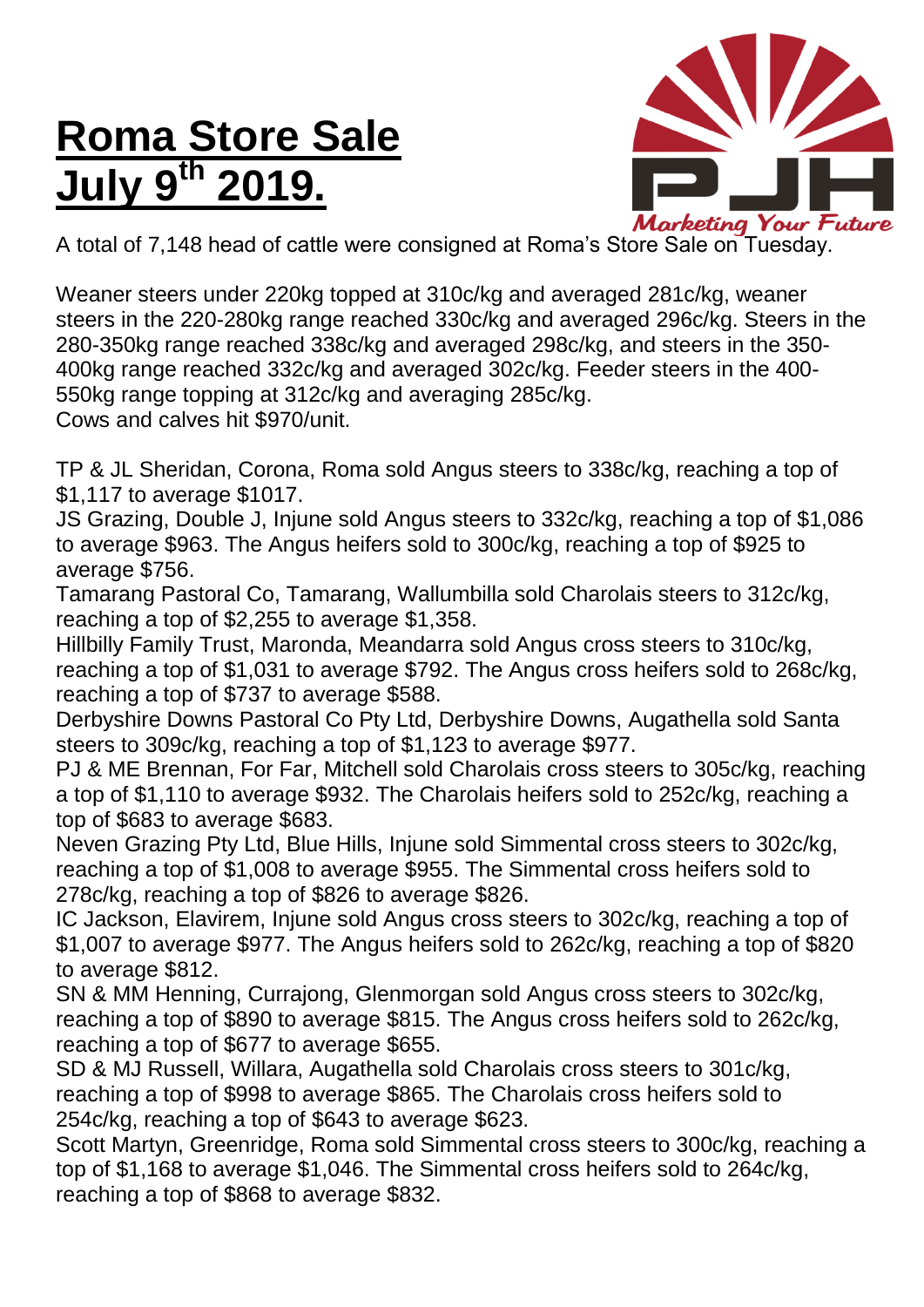JG & LT Cross, Quandong, Dirranbandi sold Angus cross steers to 299c/kg, reaching a top of \$1,037 to average \$833.

RBE & EN Cloherty, Reben Downs, Injune sold Santa steers to 298c/kg, reaching a top of \$1,265 to average \$1,025.

KF & KM Rule, Manning, Tambo sold Angus cross steers to 296c/kg, reaching a top of \$1,366 to average \$1,357. The Brahman heifers sold to 260c/kg, reaching a top of \$1,301 to average \$1,274.

Bangor Cattle Co Pty Ltd, Bangor, Mungallala sold Brangus steers to 292c/kg, reaching a top of \$940 to average \$879.

JJ & SM Murphy, Rocky, Charleville sold Angus cross steers to 291c/kg, reaching a top of \$1,118 to average \$909.

T & H Grazing, Bungaroo, Yuleba sold Charolais cross steers to 280c/kg, reaching a top of \$723 to average \$723.

Heifers under 220kg topped at 268c/kg and averaged 224c/kg, while heifers in the 220-280kg range topped at 300c/kg and averaged 249c/kg. Heifers in the 280- 350kg range topped at 300c/kg, averaging 243c/kg. Heifers in the 350-450kg range topped at 278c/kg, averaging 237c/kg.

Bailey Properties, Paradise Downs, Blackall sold Charolais cross heifers to 278c/kg, reaching a top of \$1,009 to average \$802.

M & MT Bright, Karoola Park, Roma sold Angus cross heifers to 262c/kg, reaching a top of \$742 to average \$742.

FD & JK Seawright, Glenray, Yuleba sold Hereford cross heifers to 260c/kg, reaching a top of \$1,194 to average \$1,194.

Cows in the 300-400kg range reached 207c/kg and averaged 180c/kg, while cows in the 400kg-500kg range reached 227c/kg and averaged 201c/kg. Cows over 500kg topped at 267c/kg, averaging 215c/kg.

Pendine Past Co, Pendine Station, Barcaldine sold Santa cross cows to 222c/kg, reaching a top of \$1,266 to average \$1,022.

## *PJH sell 5 th position next week.*

*Please be aware that all cattle being sold must be accompanied by a National Cattle Health Declaration as well as NVD:*